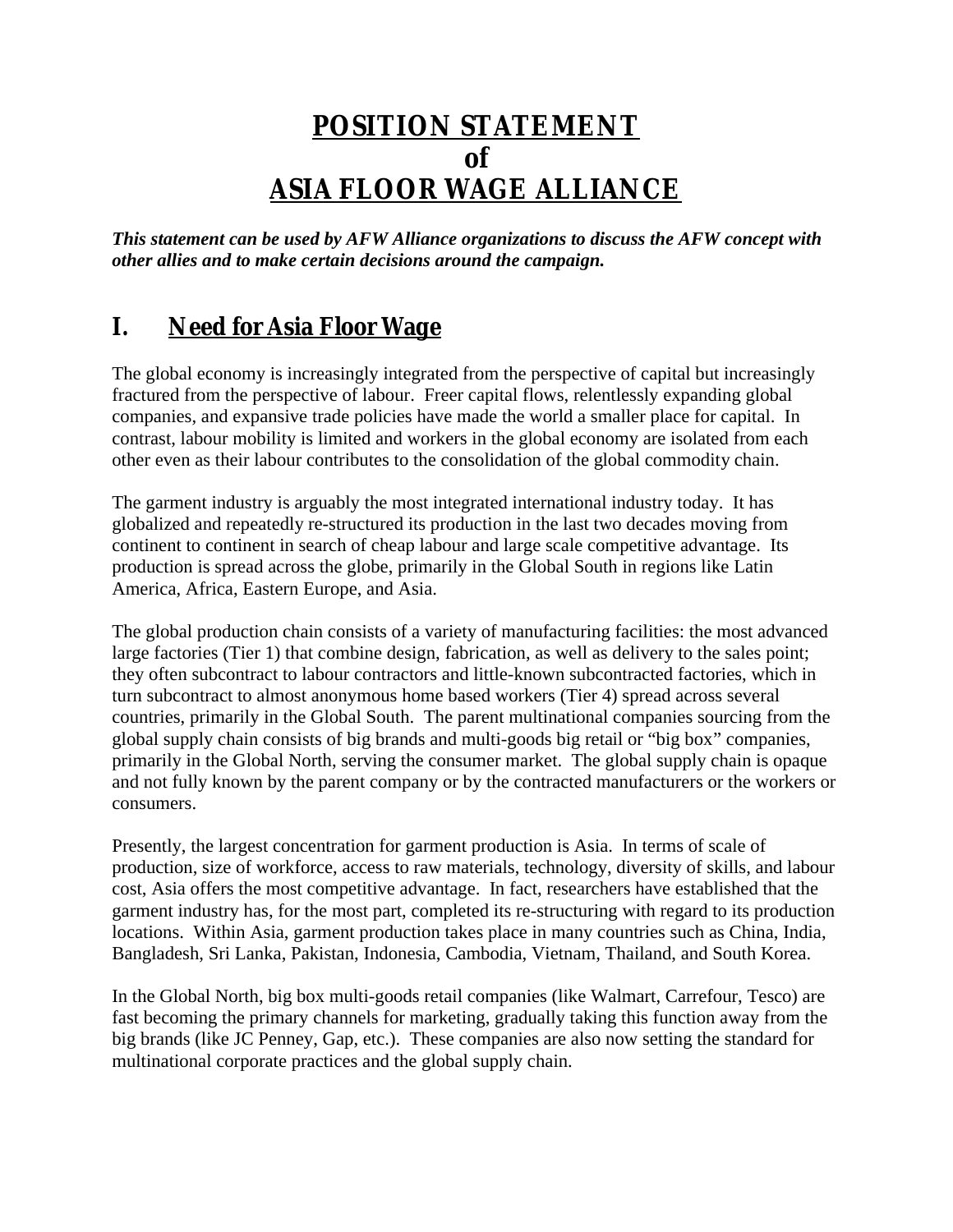Garment workers' rights activists, at both production and retail ends, have been at the forefront of international accountability campaigns for over a decade, around the globe. Activists have supported organizing of workers, publicized labor rights violations, fought to hold employers and multinationals accountable to fair labour standards, and organized consumer-led anti-sweatshop campaigns. Campaigns have brought together companies, social organizations, unions, government, and international institutions in an effort to build multi-stakeholder initiatives for accountability. Garment workers' rights activists have also extensively documented the industry, working conditions, the global supply chain, consumer attitudes, etc. In short, activism in this area has a long and committed history.

Various sophisticated mechanisms have developed for corporate monitoring and accountability in the garment industry. One example is the Code of Conduct which many multinational companies voluntarily developed, under pressure from activists. On a similar vein, the Code of Labour Practices was developed through dialogue initiated by the activist community. Along with codes, various monitoring mechanisms evolved such as the multi-stakeholder Foundation Model and the Ethical Trading Initiative. SA8000 is another mechanism for certifying and monitoring companies that are supposedly practising fair labour practices. International complaint mechanisms like the OECD (Organization for Economic Cooperation and Development) mechanism have been painstakingly developed

This work has a long history and their limitations and strengths have been documented. These mechanisms have established the need for monitoring and have played a major role in developing powerful publicity campaigns to shape public opinion and outrage. These activities also help to develop a full understanding of the range of improvements needed for ensuring livable conditions for workers.

Laudable as this work has been, it has little ability to provide leverage for building worker collectivity with bargaining power. Workers collectivities with bargaining strength need measurable and bargainable demands appropriate to the economics and the powerholders of the industry.

For example, the recognition of a right does not necessarily lead to bargaining power. Although, it is important for employers to recognize the workers' right to organize – the recognition, in itself does not lead to a collectivity with bargaining power.

Organizing, in itself, also does not necessarily lead to bargaining power. Workers have attempted organizing over the years in numerous, courageous ways. However, workers who have developed bargaining ability in a certain factory and demanded higher wages, have done so at the threat of closure and jobs moving elsewhere where the wages are lower. Or, workers demanding higher wages from a manufacturing facility are told that their employers' hands are tied by the insufficient prices that they receive from the buyer, that is, the parent multinational.

So, bargaining power has to come from the framing of a demand that is bargainable and deliverable, and that is appropriately targeted given the structure and economics of the industry as a whole.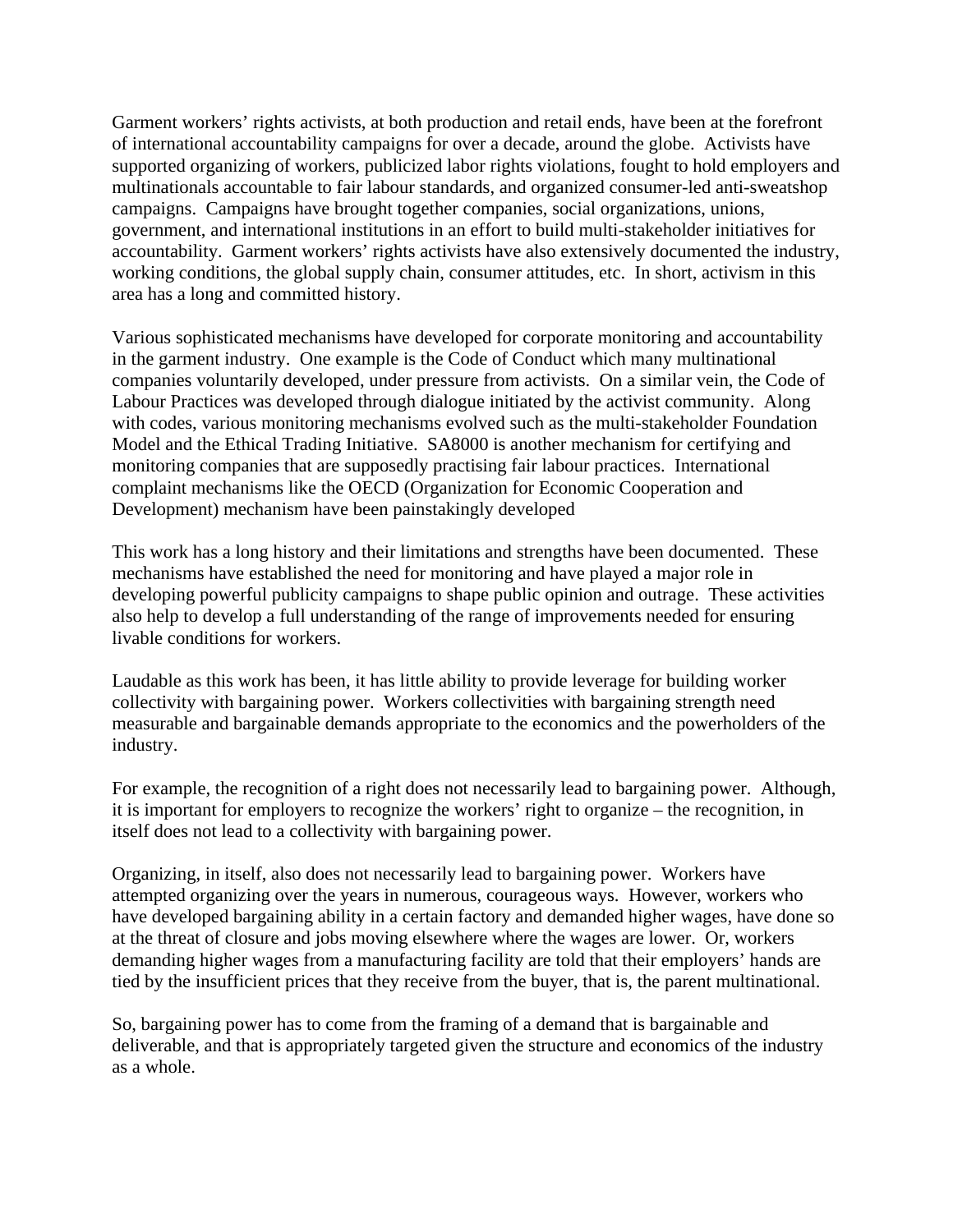There have also been attempts at ensuring fair labour standards through the use of clauses in trade agreements (such as social clause or labor side agreements, etc.). In an industry like garment where the production is spread across the globe, such clauses or agreements do not necessarily deliver bargainable power to workers in a specific country and in fact, may weaken workers' collective power by dividing them nationally when in fact, they operate within the global production chain in an industry.

# **II. Basis for Asia Floor Wage**

It is important to find a bargainable and appropriately formulated demand in the context of a global production chain that would motivate a strategic collective organizing for.

The AFW strategy in this campaign is based on certain objective conditions described below. However, it is replicable for other industries, in other regions, if these objective conditions apply. In short, this is a trade union strategy in the context of the global supply chain.

### **Fact 1:**

Now that the garment industry has completed its re-structuring and has bottomed out in Asia, it is important to take a strategic look at this region. Out of the many Asian countries, China, India, Bangladesh, Sri Lanka, Indonesia, and Cambodia can be said to cover the bulk of the garment production. This workforce constitutes a numerically strong regional collectivity.

### **Fact 2:**

Research on wages of garment workers in these countries show that wage levels of workers in these countries are more or less comparable. So, the relatively uniform wages provide a regional bargaining opportunity. A unified regional strategy would also avoid the danger of jobs moving within these countries because of a wage demand in any one country.

### **Fact 3:**

In the key Asian countries of production, labour laws, definitions of statutory wages and governmental regulations differ quite widely. However, Tier 1 workers are paid the high end of the wages in the production chain of a particular country. So, in order to ensure that workers below Tier 1 get minimum wages, Tier 1 workers must get above minimum wage.

#### **Fact 4:**

Retail companies, as they become consolidated into fewer big box multinationals, need larger volume of products and are increasingly turning to large, stable, and advanced manufacturers. As a result, multinational buyers are beginning to stabilize their relations with the Tier 1 companies, resulting in a more stable workplace.

#### **Demand:**

A regional and differentiated wage formulation demand that would set the high end for garment industry manufacturing in Asia. The proposed demand is an Asia Floor Wage for Asian Tier 1 garment workers in conjunction with fair pricing that would make Asia Floor Wage possible.